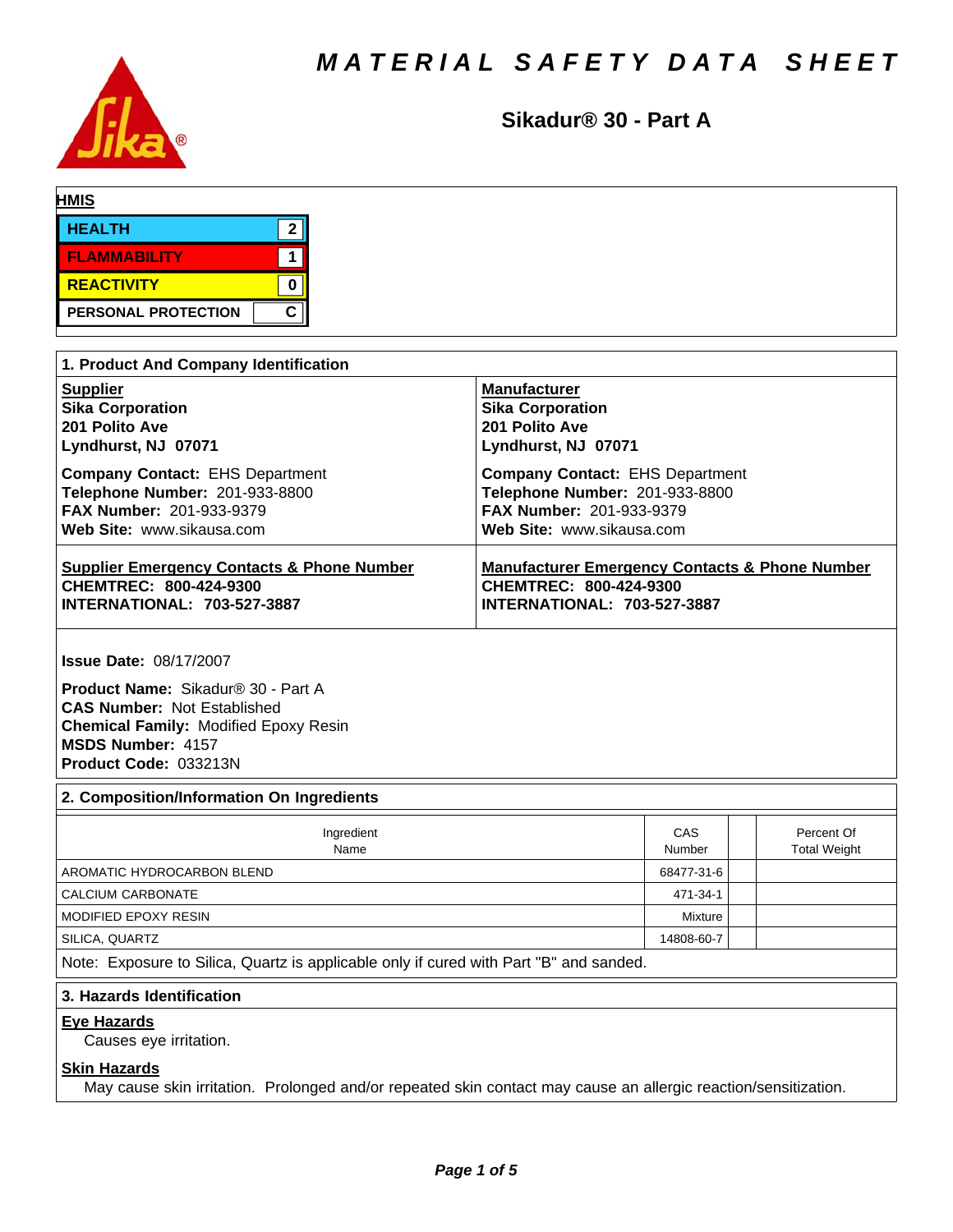# **Sikadur® 30 - Part A**

## **3. Hazards Identification - Continued**

#### **Ingestion Hazards**

May be harmful if swallowed.

### **Inhalation Hazards**

May cause respiratory tract irritation.

#### **4.First AidMeasures**

#### **Eye**

In case of contact, hold eyelids apart and immediately flush eyes with plenty of tepid water for at least 15 minutes. Get medical attention immediately if irritation develops and persists.

#### **Skin**

In case of contact, immediately flush skin with soap and plenty of tepid water for at least 15 minutes. Get medical attention immediately if irritation (redness, rash, blistering) develops and persists.

## **Ingestion**

If swallowed, do not induce vomiting unless directed to do so by medical personnel. If victim is fully conscious, give one or two cups of water to drink. Call a physician immediately.

#### **Inhalation**

Remove to fresh air. If not breathing, give artificial respiration, seek medical attention. Seek medical attention immediately.

### **5. Fire Fighting Measures**

#### **Flash Point:** >213°F>101°C

#### **Fire And Explosion Hazards**

None Known.

## **Extinguishing Media**

In case of fire, use water spray (fog) foam, dry chemical, or CO2.

#### **Fire Fighting Instructions**

In the event of a fire, firefighters should wear full protective clothing and NIOSH-approved self-contained breathing apparatus with a full facepiece operated in the pressure demand or other positive pressure mode.

#### **6. Accidental Release Measures**

Avoid release to the environment. Use appropriate Personal Protective Equipment (PPE). Contain spill and collect with absorbent material and transfer into suitable containers. Do not flush to sewer or allow to enter waterways. Ventilate enclosed area.

#### **7. Handling And Storage**

#### **Handling And Storage Precautions**

Keep out of reach of children. Store in a cool, dry, well ventilated area. Keep containers tightly closed.

#### **Handling Precautions**

Wash thoroughly after handling.

#### **Work/Hygienic Practices**

Wash thoroughly after handling.

## **8. Exposure Controls/Personal Protection**

#### **Engineering Controls**

Use with adequate general and local exhaust ventilation. Refer to the current edition of "Industrial Ventilation: A Manual of Recommended Practice" published by the American Conference of Governmental Industrial Hygienists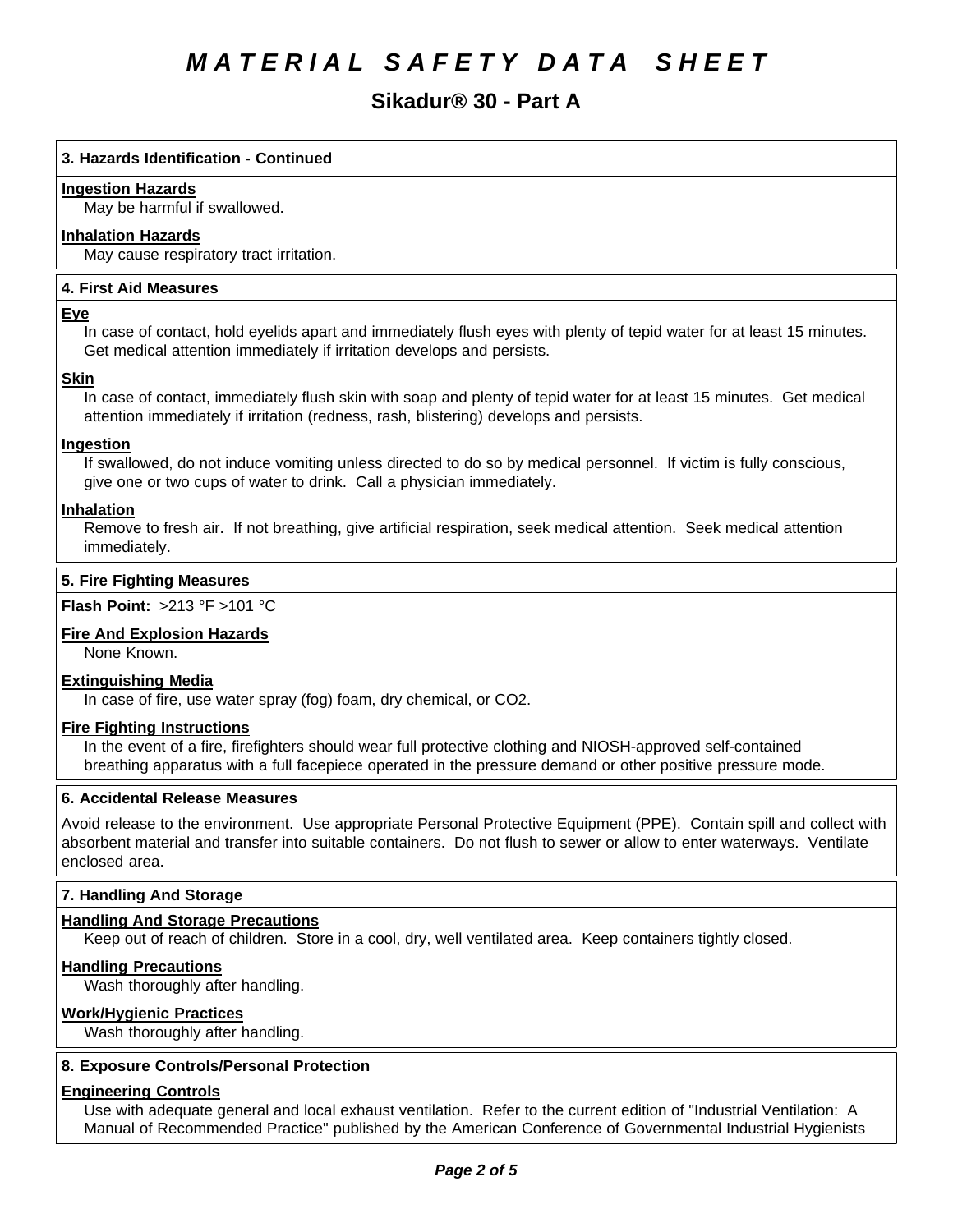# **Sikadur® 30 - Part A**

#### **8. Exposure Controls/Personal Protection - Continued**

#### **Engineering Controls - Continued**

for information on the design, installation, use, and maintenance of exhaust systems.

#### **Eye/Face Protection**

Safety glasses with side shields or goggles.

#### **Skin Protection**

Chemical-resistant gloves. Lab coat or other work clothing to prevent skin exposure (Long sleeve shirt and long pants). Launder before reuse.

#### **Respiratory Protection**

In case of inadequate ventilation, use NIOSH-approved respirator. A respirator protection program that meets 29 CFR 1910.134 requirement must be followed whenever workplace conditions warrant a respirator's use.

#### **Other/General Protection**

Wash thoroughly after handling.

### **Ingredient(s) - Exposure Limits**

CALCIUM CARBONATE ACGIH TLV-TWA10 mg/m3 OSHA PEL-TWA 15 mg/m3 OSHA PEL-TWA 5 mg/m3 SILICA, QUARTZ ACGIH TLV-TWA 0.05 mg/m3(Notice of Intended Change) ACGIH TLV-TWA 0.025 mg/m3 (Proposed) OSHA PEL-TWA 30/%SiO2+2 mg/m3 OSHA PEL-TWA 10/%SiO2+2 mg/m3 OSHA PEL-TWA 250/%SiO+5 mppcf

#### **9. PhysicalAnd Chemical Properties**

# **Appearance**

White Paste

**Odor**

Mild Aromatic Odor

**Chemical Type:** Mixture **Physical State:** Solid **Melting Point:** N/AV°F **Boiling Point:** N/AV°F **Specific Gravity:** 1.95 grams/cm3 **Packing Density:** N/AV **Vapor Pressure:** N/AV **Vapor Density: > Air Evaporation Rate:** Slower than ether VOC Content (A+B): < 30 grams/liter

#### **10. Stability And Reactivity**

**Stability: Stable Hazardous Polymerization: Will not occur** 

#### **Conditions To Avoid (Stability)**

Exotherm when curing in mass.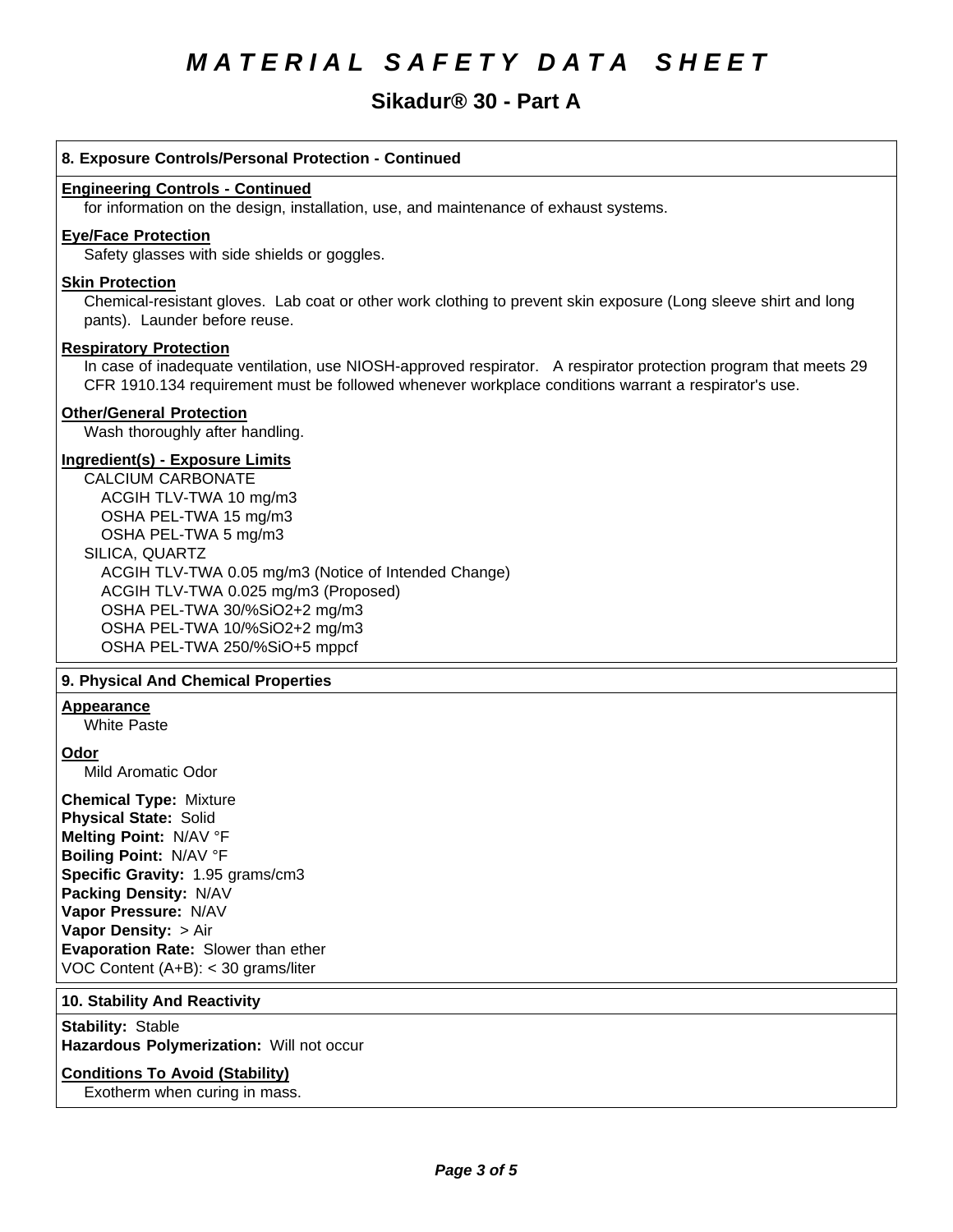# **Sikadur® 30 - Part A**

# **10. Stability And Reactivity - Continued Incompatible Materials** Strong oxidizing materials, acids, and bases. **Hazardous Decomposition Products** CO, CO2, Aldehydes and other organics **Conditions To Avoid (Polymerization)** Exotherm when curing in mass. **11. Toxicological Information Conditions Aggravated By Exposure** Eye disease, skin disorders and allergies, chronic respiratory disease. **Ingredient(s) - Carginogenicity** SILICA, QUARTZ NTP - Listed On The National Toxicology Program Listed In The IARC Monographs

#### **12. Ecological Information**

No Data Available...

#### **13. Disposal Considerations**

Dispose in accordance with applicable federal, state and local government regulations. Waste generators must determine whether a discarded material is classified as a hazardous waste. USEPA guidelines for the classification determination are listed in 40 CFR Parts 261.3. Additionally, waste generators must consult state and local hazardous waste regulations to ensure complete and accurate classification.

#### **14. Transport Information**

**Proper Shipping Name** Not regulated by the USDOT.

#### **15. Regulatory Information**

#### **U.S. Regulatory Information**

All ingredients of this product are listed or are excluded from listing under the U.S. Toxic Substances Control Act (TSCA) Chemical Substance Inventory.

#### **SARA Hazard Classes**

Acute Health Hazard Chronic Health Hazard

#### **SARA Section 313 Notification**

This product does not contain any ingredients regulated under Section 313 of the Emergency Planning and Community Right-To-Know Act of 1986 or 40 CFR 372.

#### **State Regulations**

WARNING: This product contains a chemical known to the State of California to cause cancer, birth defects, or other reproductive harm.

#### **Ingredient(s) - State Regulations**

CALCIUM CARBONATE Pennsylvania - Workplace Hazard SILICA, QUARTZ New Jersey - Workplace Hazard